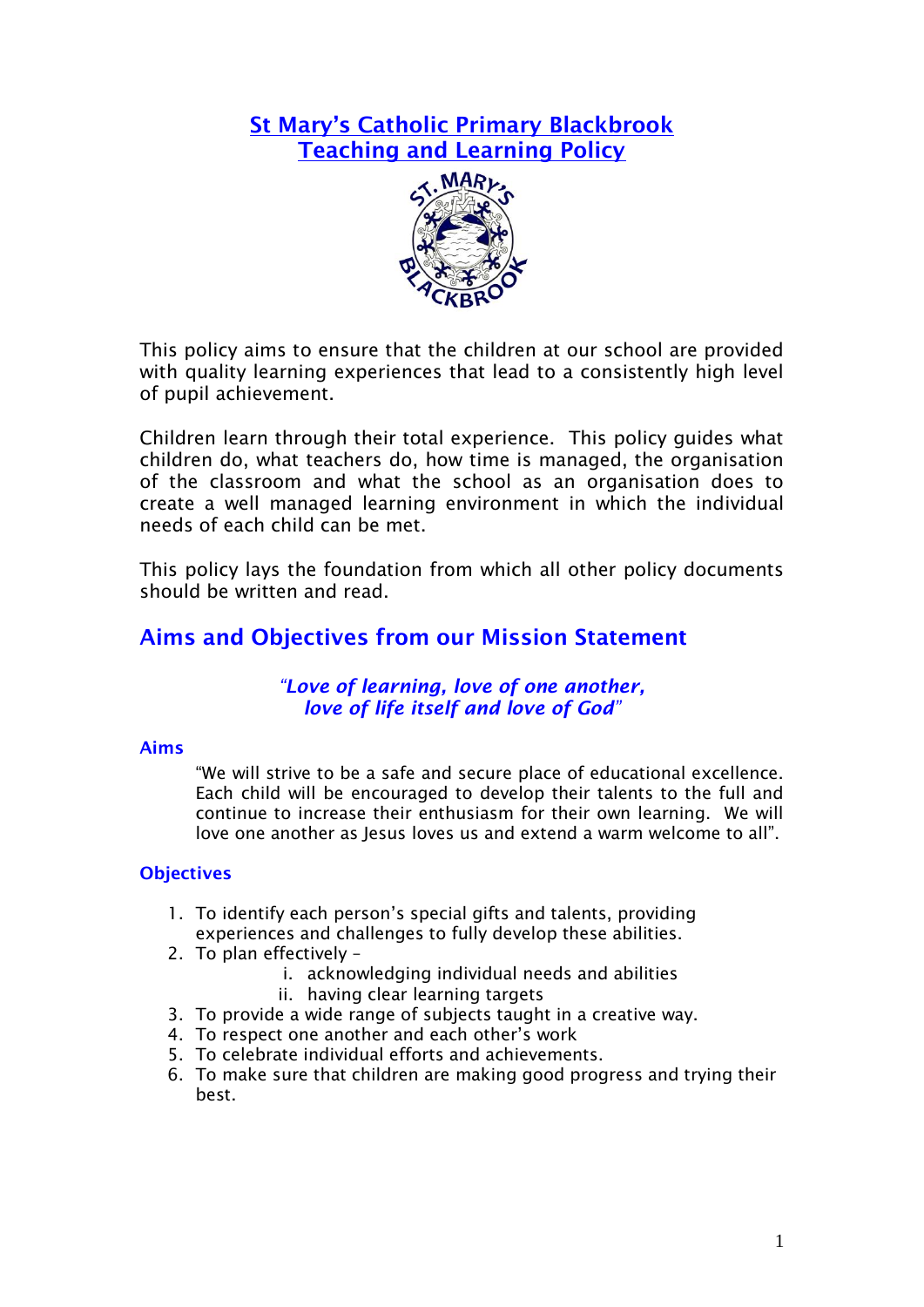The overarching aim is that all children shall develop as confident, independent and lifelong learners.

# **10 Key Principles**

- 1. The best way to prepare children for their adult life is to give them what they need as children.
- 2. Children are whole people who have feelings, ideas, and relationships with others, and who need to be physically, mentally, morally and spiritually healthy.
- 3. Children learn best in an integrated way. Effective learning is most meaningful when it builds on previous knowledge and makes links with the world around them.
- 4. Children learn best when they are given appropriate responsibility, allowed to make errors, decisions and choices and respected as autonomous learners.
- 5. Self discipline is emphasised and promoted as the most desirable form of discipline. Reward systems need to be consistent and manageable as children need their efforts to be valued.
- 6. There are times when children are especially able to learn particular things; therefore, we need to leave some flexibility in planning/review to respond to children's interests.
- 7. What children can do (rather than what they cannot do) is the starting point of a child's education.
- 8. Imagination, creativity and all kinds of symbolic behaviour (e.g. reading, writing, drawing and dancing) develop and emerge when conditions are favourable.
- 9. Relationships with other people (both adults and children) are of central importance in a child's life.
- 10. Quality education is about three things:
	- the child
	- the context in which learning takes place and

- the knowledge and understanding which the child develops and learns.

# **Teaching and Learning**

We believe children learn best when they:

- are happy
- achieve success and gain approval
- are given tasks which match their ability
- clearly understand the task
- are confident, feel secure and are aware of boundaries
- are challenged and stimulated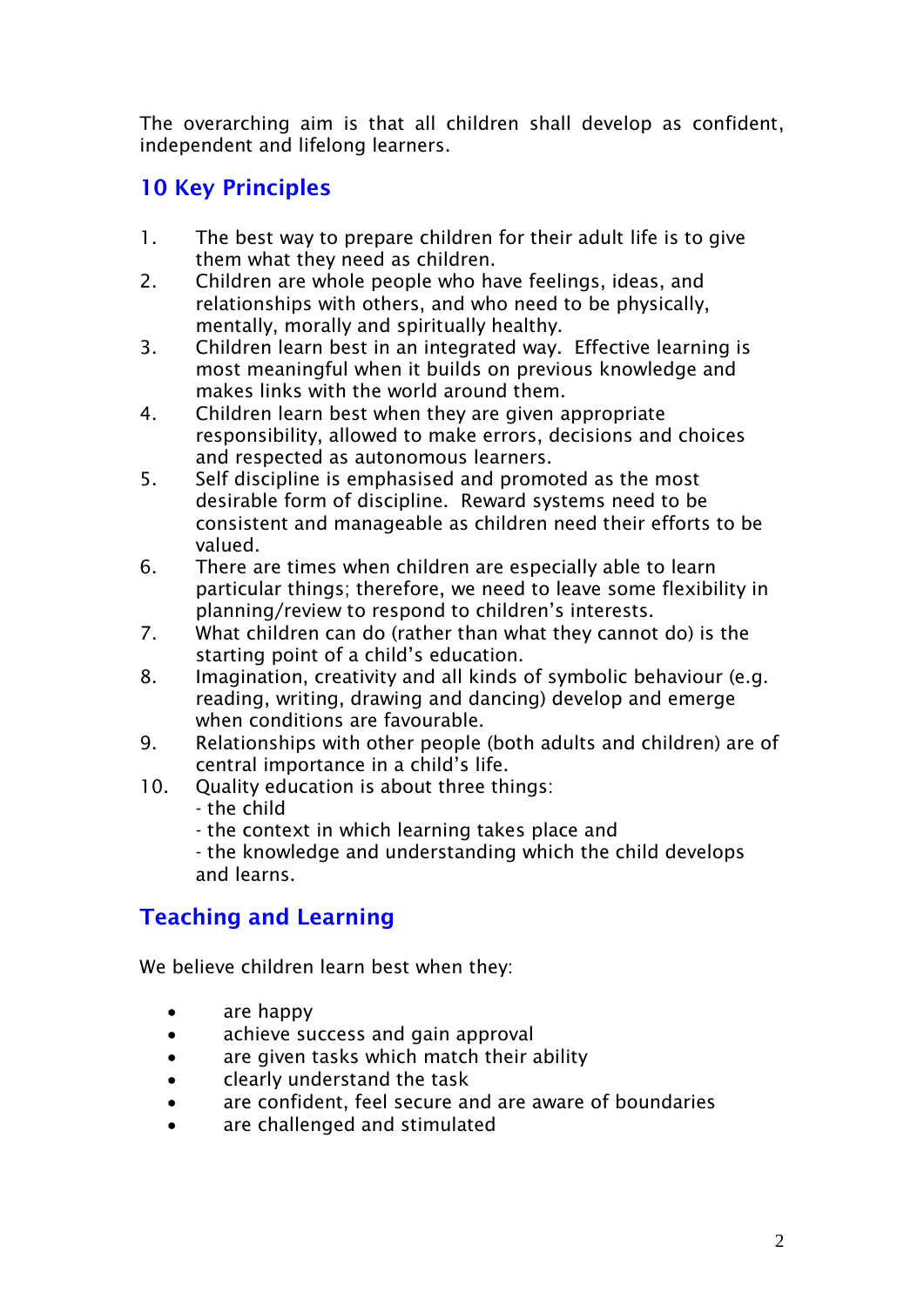## **Approaches to Teaching**

There must be a good balance of individual, group and whole-class teaching. Teachers must choose carefully the style of teaching which is the most effective and groups will differ in composition and size for different activities.

#### *Understanding Learning Styles*

Children learn in different ways. Some learn best by seeing, others by hearing, and still others by touching. Knowing our preferred learning style helps us learn and remember new things.

There are three basic learning styles:

-**Auditory** (hearing the information)

**-Kinesthetic** -**Visual** (seeing the information)

Even though we may have a preferred learning style, we can still learn in other ways. People have varying degrees of preference - some are highly auditory, some are highly visual, some are highly kinesthetictactile (k-t), while others seem to have a moderate preference for all three styles of learning.

At any age, a child will learn more easily using their preferred learning style, but this doesn't mean they can't and won't learn any other way. In fact, they should be encouraged to use and improve *all* modes of learning. The more senses we use to learn about anything, the more information we get! Young children are all kinesthetic-tactile learners. Visual and auditory preferences may emerge later. Schools have traditionally used visual and auditory teaching styles, especially in KS2. Children who learn easily through these modes are usually successful in school, while k-t learners often find school difficult. Most of us - not only young children - learn better if we are actively involved in our own learning.

All future learning is affected by early learning experiences. If these experiences are positive and satisfying, the foundations are formed for enthusiastic lifelong learning. Attention to learning styles when children are young will help to make learning positive and enjoyable.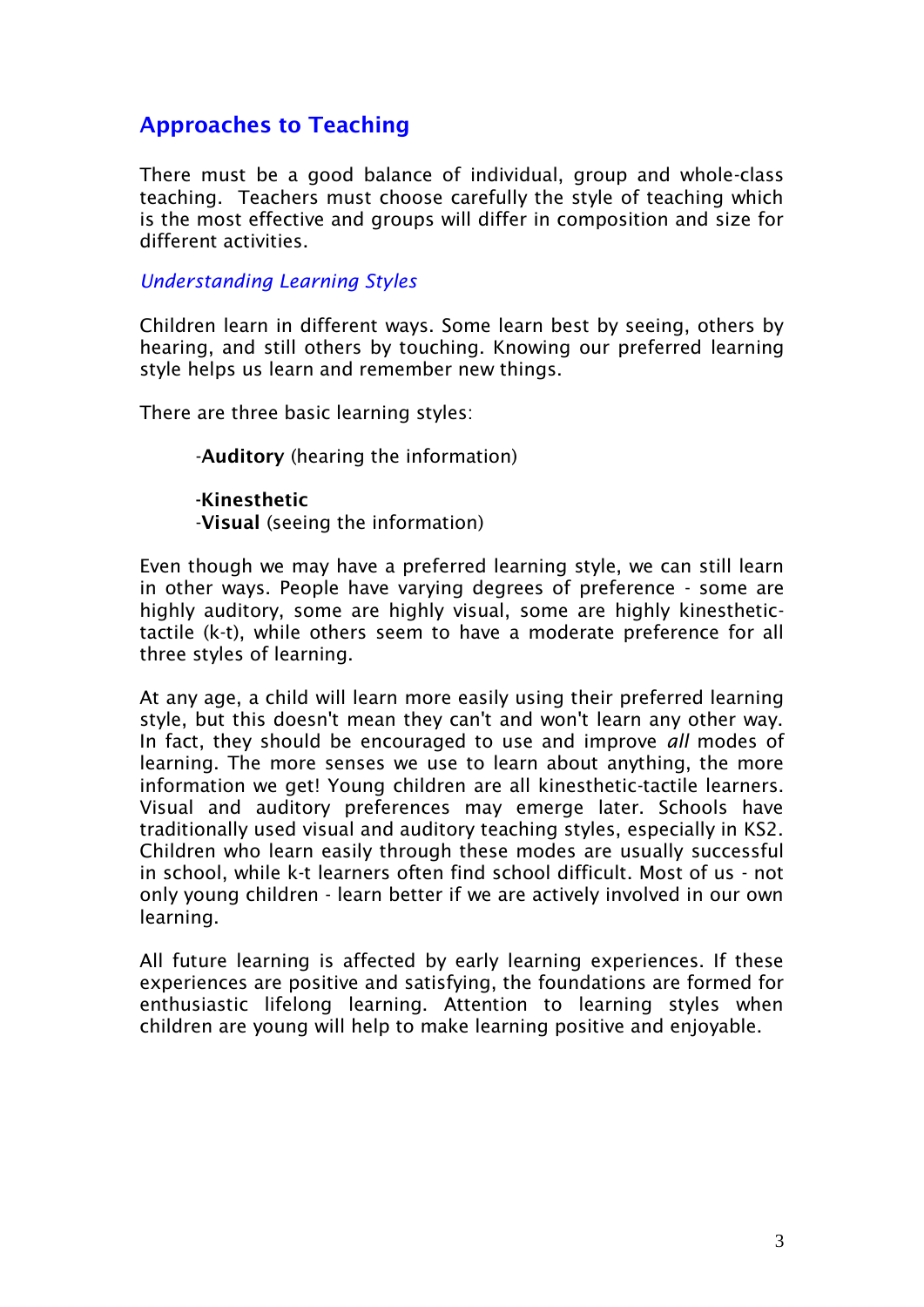# **Learning Style Checklist**

### **Auditory learners often:**

- enjoy oral discussion
- remember by talking out loud
- need to have things explained orally
- have trouble with written instructions
- talk to themselves while learning something new
- repeat a telephone number in order to remember it

### **Visual learners often:**

- remember visual details
- prefer to see what they are learning
- like to have paper and pens handy
- doodle while listening
- have trouble following lectures
- like to write down instructions or telephone numbers

### **Kinesthetic-tactile learners often:**

- prefer activities
- want to actually do whatever is being talked about or learned
- like to move around while listening or talking
- often "talk" with their hands
- like to touch things in order to learn about them
- remember things by recalling who did what rather than who said what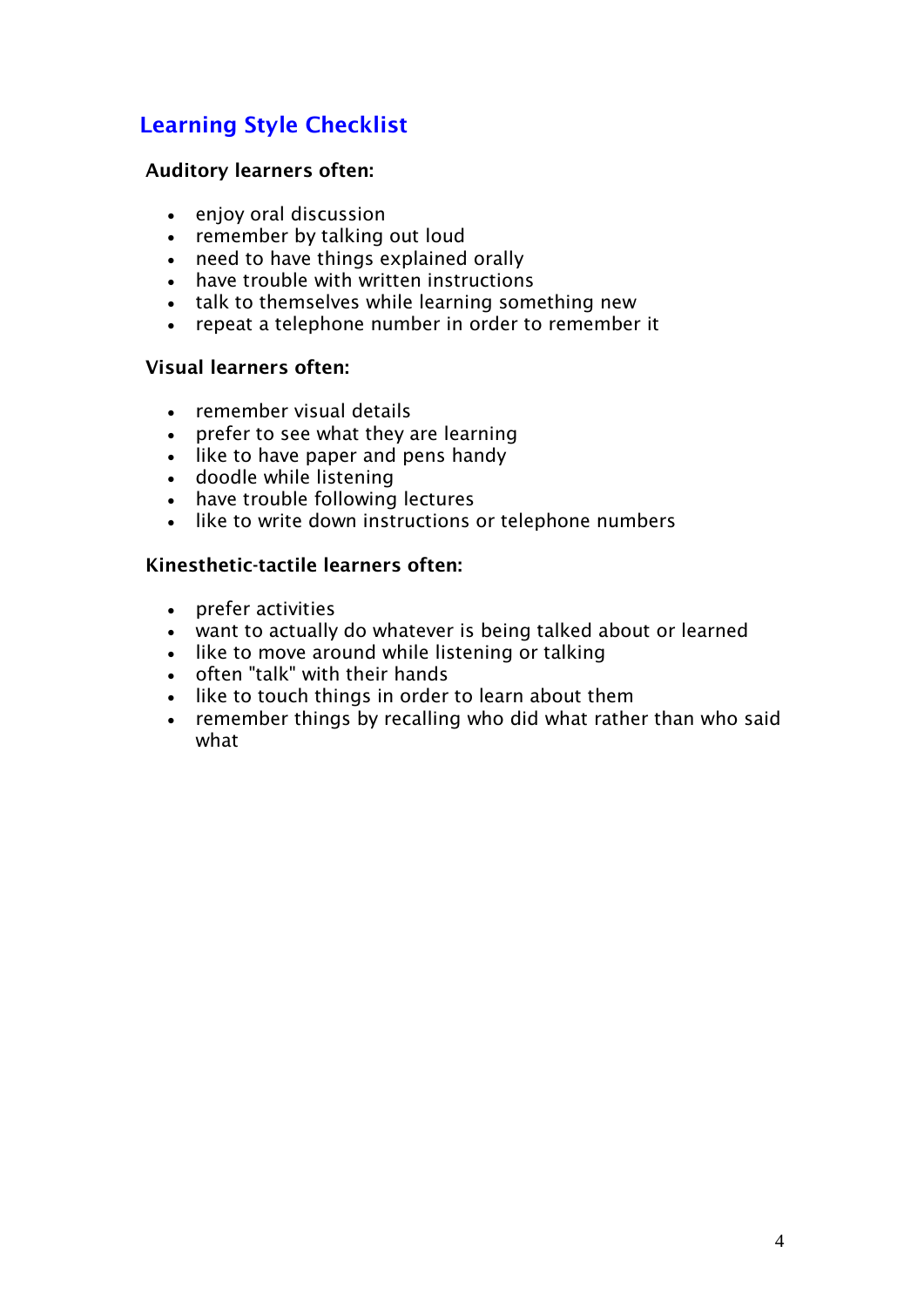# **The Home/School Partnership**

Parents contribute to the teaching of their children in a very powerful way, indeed they are their main educator.

All parents teach their children at home by:

- providing opportunities and resources to develop their abilities
- recognizing and valuing their children's learning
- interacting with them to extend their understanding
- acting as a model for purposeful learning

St Mary's works in partnership with our parents

- by recognizing that parents are the primary educators of their children
- by understanding that both have a common purpose in the education of their children
- by striving to develop easy and effective channels of communication
- by offering help, advice and support to parents

All parents are encouraged to assist the school at home by:

- praising and supporting their children and helping set a positive ethos
- reading with their children every day
- encouraging their children to complete any homework set
- supporting their children through the provision of occasional resources for topics
- keeping in close touch with the teacher and participating in discussions formal and informal, concerning their children's progress and achievements
- providing support for the teacher's role and the discipline of the school
- encouraging respectful behaviour towards all adults and children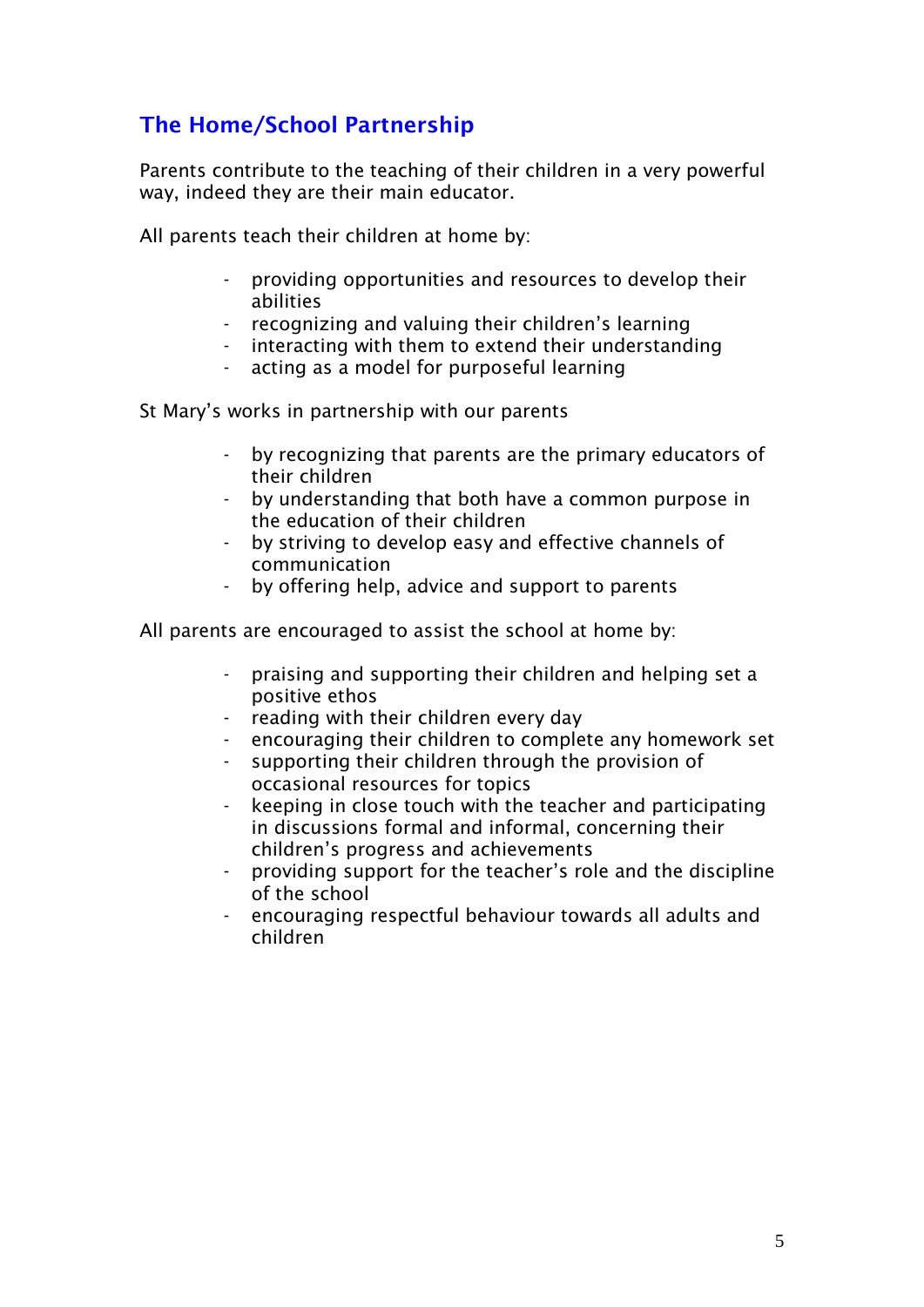# **The Learning Environment**

The learning environment of the school and each of its classrooms reflect our commitment to enhance learning and the learning experience and the underlying value we place on our children.

This should be organised to ensure that children have the opportunity to:

- work individually, in groups and as a class
- make decisions
- work co-operatively
- solve problems
- be creative
- discuss their ideas
- develop independence

Learning takes place in an environment which:

- is challenging and stimulating
- is peaceful and calm
- is happy and caring
- is organised
- is well resourced
- makes learning accessible
- is encouraging and appreciative
- is welcoming
- provides equal opportunities
- provides a working atmosphere
- recognises diversity of culture and gender
- celebrates children's successes in and out of school.

Children should be encouraged to develop organisational skills and independence through

- appropriate tasks
- confidence building
- example
- co-operation
- provision of suitable opportunities
- responsibilities
- following the example set by adults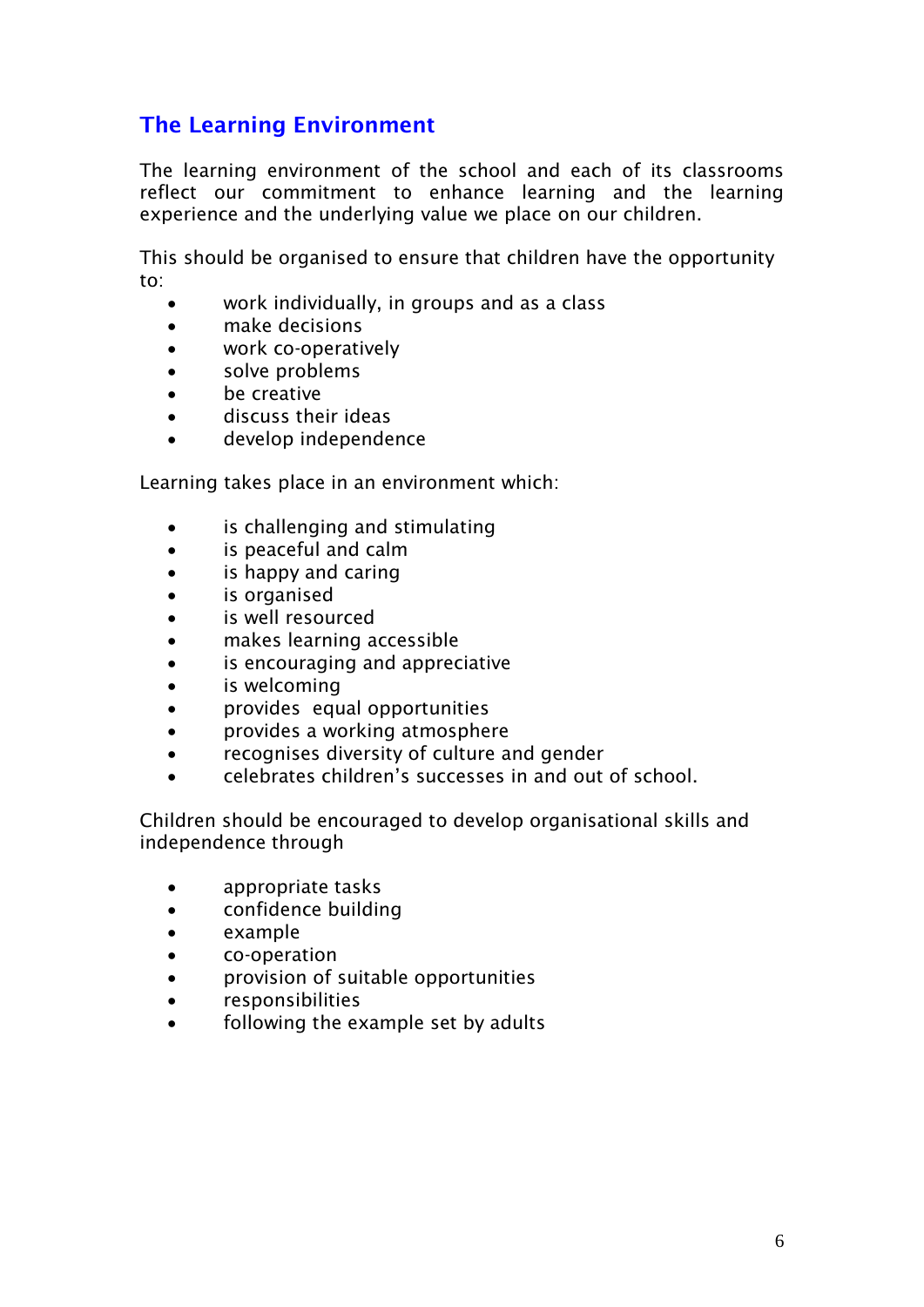# **A Standardised Approach to Presentation**

# **Setting Out Of Work**

Whilst acknowledging professional individual strengths as an asset to the energy and enrichment of the school, we also recognise that it is in the interests of the children to experience a consistent approach from teachers with certain areas of work. This approach should run throughout the school.

The following areas have been agreed as focal points for a common approach.

The aim is to develop pride in presentation to the best attainable standards, whilst recognising the individual abilities of children.

### **Book Cover/Care**

Attitudes start here. Staff will ensure, as far as possible, that no additional markings be accepted on notebooks beyond those directed by the teacher.

Most notebooks already have printed labels and this approach will be accepted as a common mode, i.e

| Name    |  |  |
|---------|--|--|
| Class   |  |  |
| Subject |  |  |
|         |  |  |

It is recommended that notebooks be stored communally rather than in individual tray where they can get invariably bedraggled.

### **Daily Presentation of Work**

### **Key Stage1**

The focus of that particular lesson should be recorded at the top of the page. It may be felt to be more appropriate for a member of staff to record this for the child throughout Year 1 and depending upon the ability of the child.

Staff will work towards children becoming more independent in setting out their work in line with the school policy.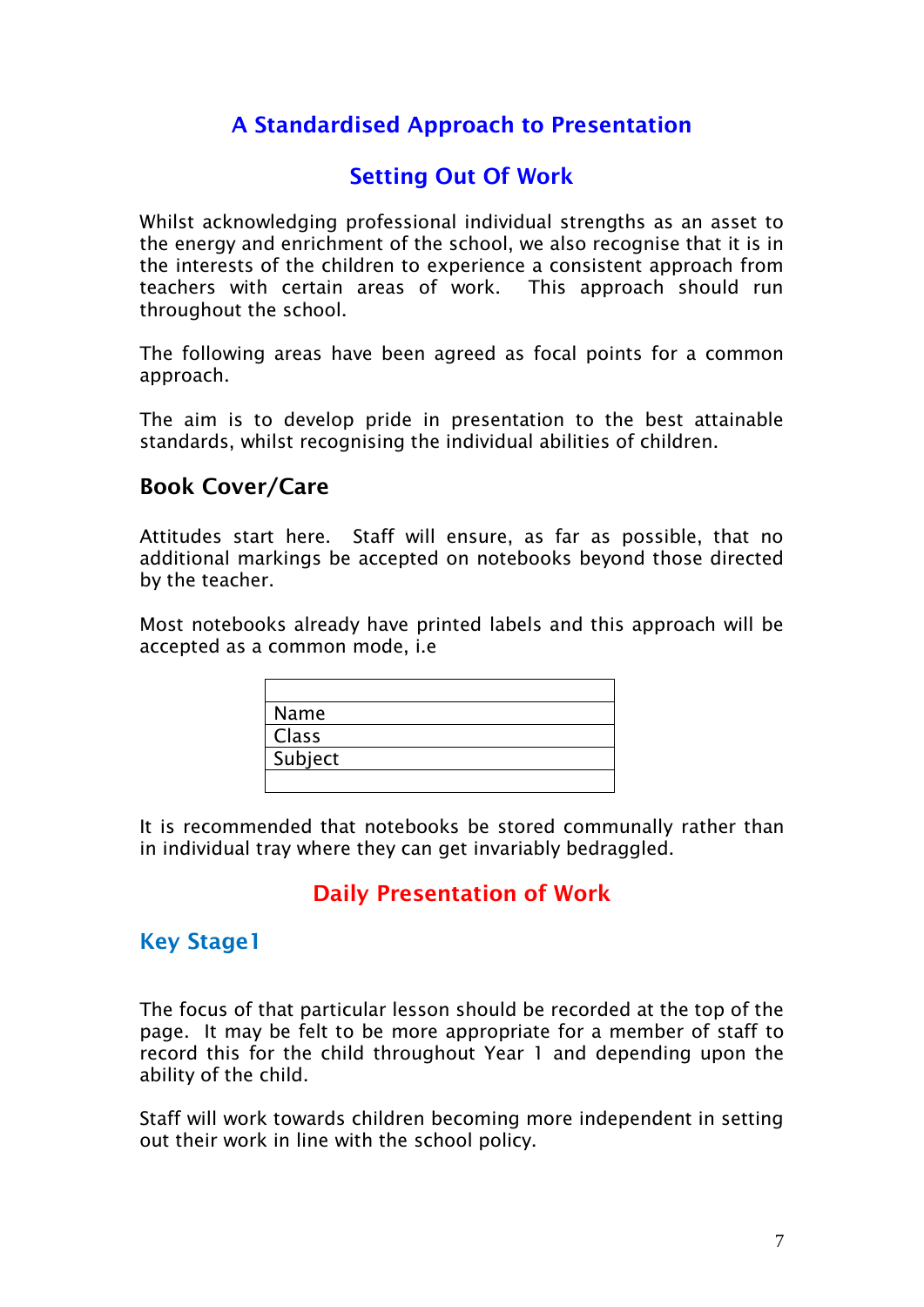## **Key Stage 2 Literacy**

- The larger top line is to be left blank.
- Children start work on the first normal line.
- Begin writing i.e. the date in words, from the margin.
- Underline on the line immediately beneath the date.
- A line space is left.
- The Learning Target is to start from the margin and be underlined.
- Another line-space is left and the main piece of writing should start from the margin.
- Start on a new page if more than half of the page has been used.
- Rule a line across the page and leave a line if there is less than half a page used.

| Monday 21st January 2017 |
|--------------------------|
|                          |
| To use complex sentences |
|                          |
|                          |
|                          |
|                          |
|                          |
|                          |
|                          |
|                          |
|                          |
|                          |
|                          |
|                          |
|                          |
|                          |
|                          |
|                          |
|                          |
|                          |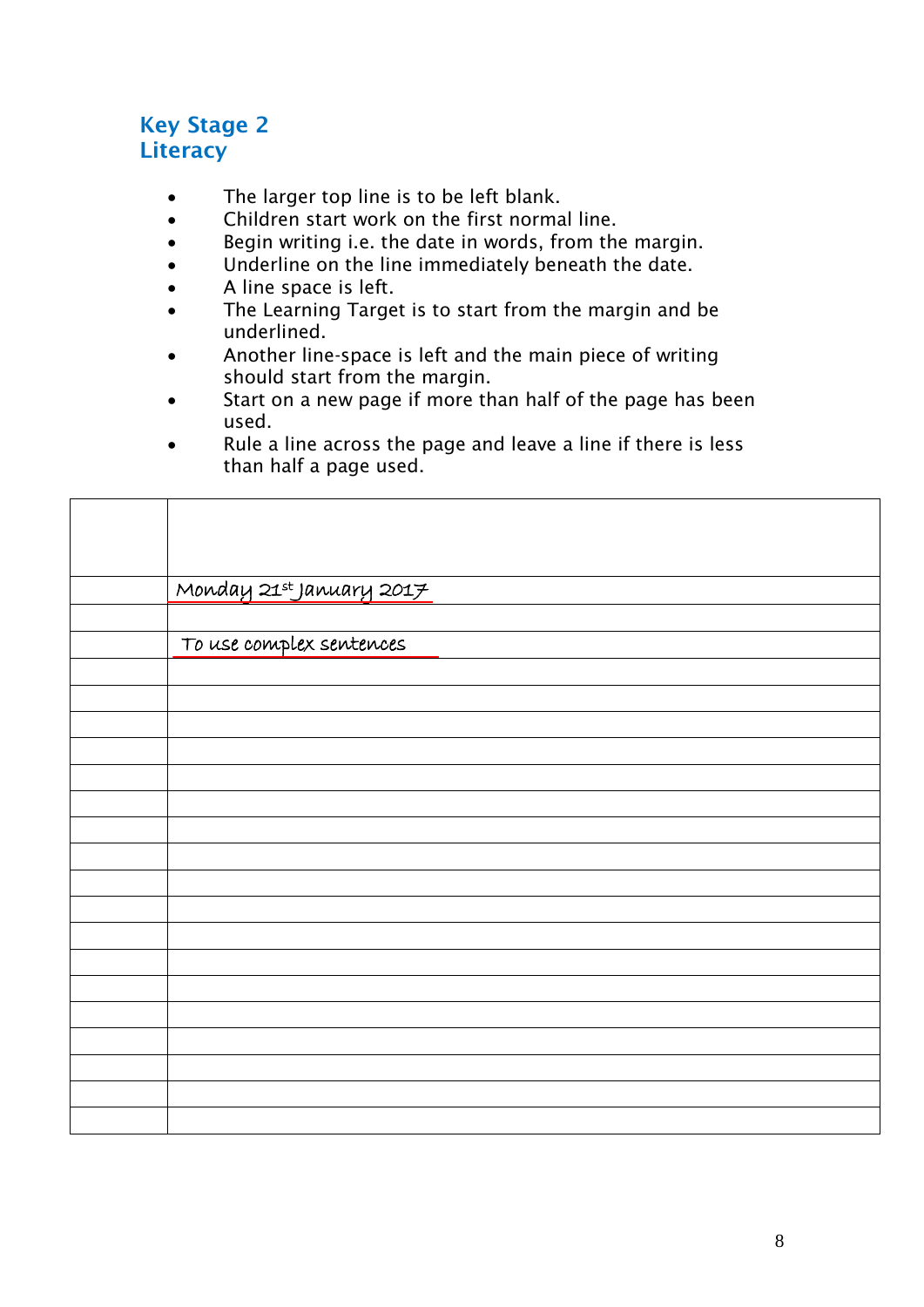## **Numeracy**

- Squared notebooks will be used in Year 2 and KS2 (some children in Y3 may need additional time to adjust to the junior format)
- A margin (3 squares) is to be inserted.
- In most cases new work should be set out on a new page
- Each piece of work should be dated in numerical form, 26/9/08.
- A line should be left
- The LT (Learning Target) should then be written and underlined or printed on a label when appropriate.
- In most cases one digit should occupy each square.
- One clear line should be left between each calculation.
- The answers to a calculation or problem should be underlined.
- At the end of a complete piece of work a full line is drawn across the page.
- The children will write in pencil.
- Rulers will be used to draw lines.
- The use of rubbers is at the teachers' discretion.

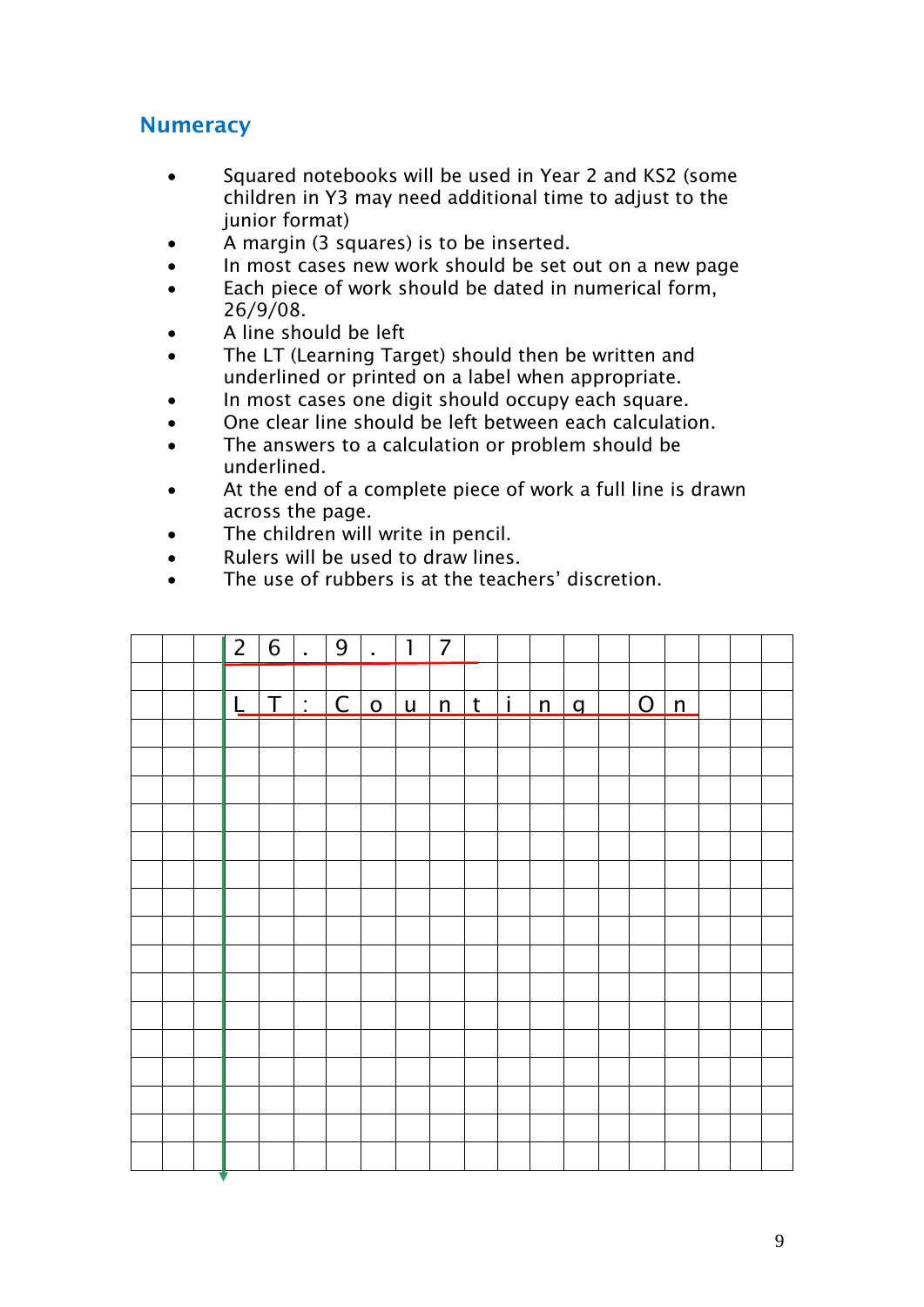# **Pupil Self Assessment**

Children need to evaluate their work, to identify progress and help the teacher in their assessment of the child's progress.

This can be achieved by using a code:



# **Marking Code**

### **Ongoing Assessment**

Children should draw a box, next to the Learning Target for teacher evaluation. The teacher should then assess using the code below.







Target achieved partly understood need to explain further

### **Once work has been completed**

The ideal situation is to mark alongside the pupil, but this is not possible for a whole class. After work is complete 2 symbols are used



 Teacher comment … Specific praise



Next Step

**(TP**)– Can be written in the margin to indicate a teaching point for the next lesson.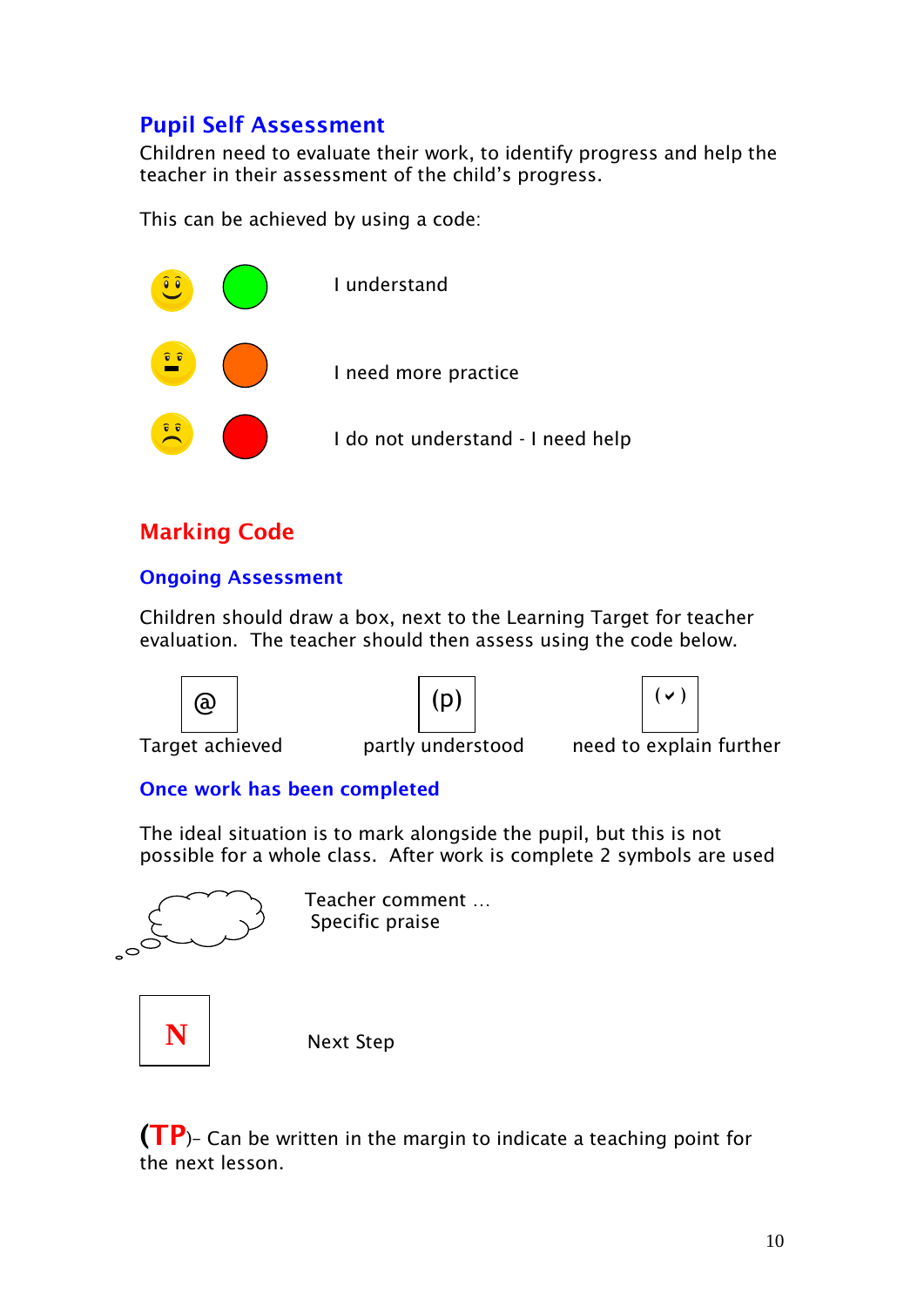**(TA)** – Can be written in margin to indicate when pupils have been supported in their task by a teaching assistant.

**(TS )–** Indicated that the child has received additional support from the teacher to complete their work.

**(V)** – Indicates that a child has been given verbal feedback on completion of their work. – This should not replace a comment in the book but may indicate that the comment in the book has been explained more fully to the child.

**(Child's initial) (**RA**)** (KS2) Indicates that the child has read to feedback written by staff in their book.

It may also be appropriate to annotate the learning process E.g. Jack was able to hear the first sound in the word and find them of the alphabet chart.

### **Colour of pen for marking**

Staff have agreed that the colour chosen to mark work should stand out so that the children can easily see their feedback. No specific colour has been chosen, however felt tip pens will not be used to mark work.

### **Indicating Errors**

### **Numeracy**

Errors in Numeracy will be highlighted with a dot. E.g  $3 + 4 = 8$ . If the member of staff would like the child to correct their work they will draw a box next to the error. E.g.  $\Box$  + 4 = 8.

### **Literacy**

Staff will mark towards the learning target for that lesson. It may be appropriate to indicate key spelling errors but this should not overpower the feedback being given.

### **Homework**

Research shows that when used properly homework extends the challenge open to children and ensures that teaching time is used to maximum effect. Homework is seen as part of the school's overall learning and assessment strategy and parents are treated as partners in this process.

### **The Purpose of Homework**

 Homework should consolidate and reinforce skills and understanding particularly in literacy and numeracy.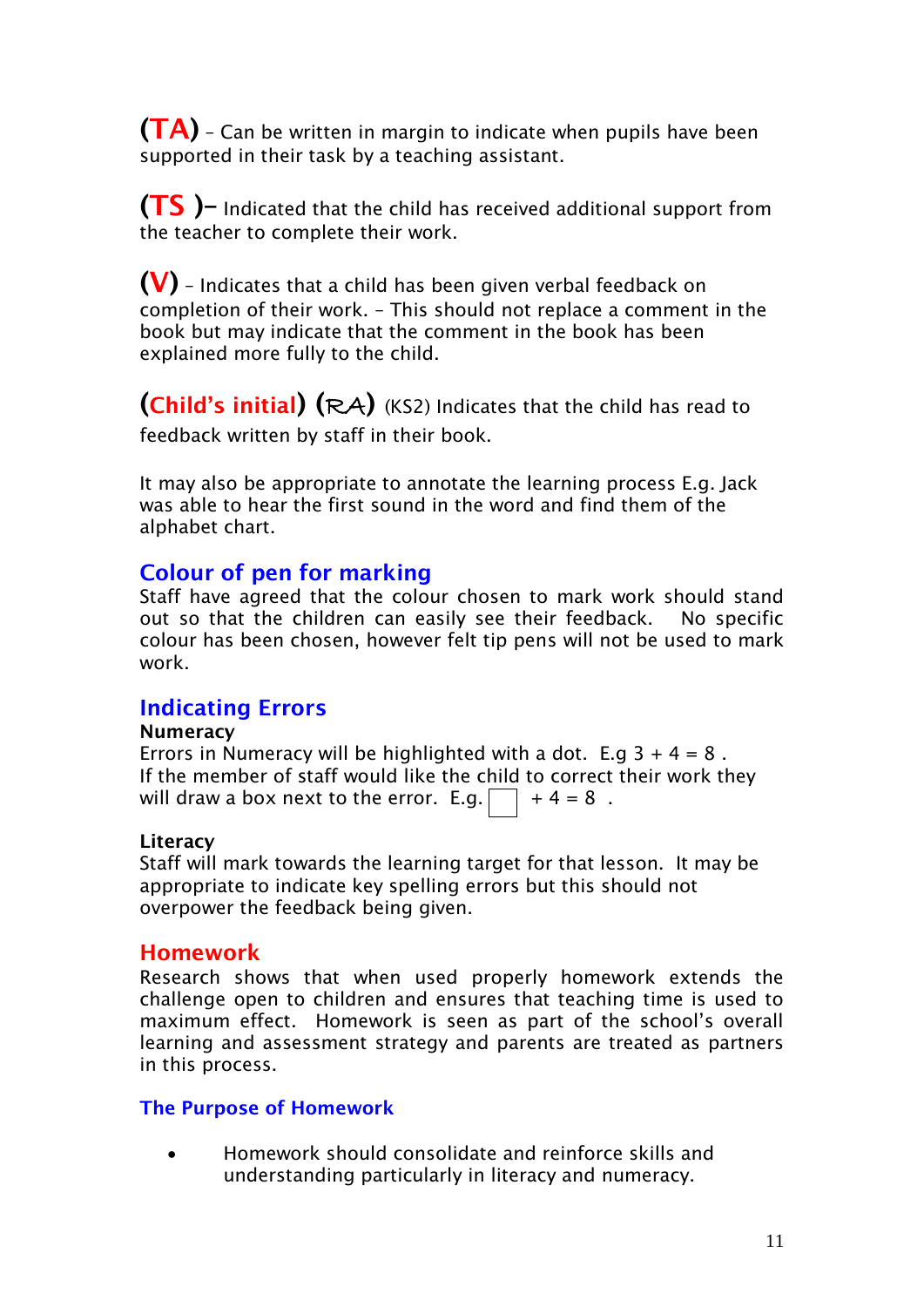Homework should extend school learning, for example through additional reading.

# **Types and Amount of Homework**

Throughout the primary school regular reading is vital. For children in Key Stage One, homework should very largely consist of regular reading with parents.

Other literacy related homework will at times include learning spellings, practising correct punctuation and comprehension.

Number activities will be set regularly for all children. In addition to these regular activities older children will be given some homework, gradually increasing in demands, of other kinds. This will include:

- finding out information
- reading in preparation for lessons
- preparing oral presentations
- more traditional written assignments

| Years 1 & 2 | Approximately, one<br>hour per week                | Reading, spellings,<br>other literacy work<br>and number work                                                                          |
|-------------|----------------------------------------------------|----------------------------------------------------------------------------------------------------------------------------------------|
| Years 3 & 4 | Approximately, one<br>and a half hours per<br>week | Literacy and numeracy<br>as Years 1 & 2 with<br>occasional<br>assignments in other<br>subjects                                         |
| Years 5 & 6 | Approximately, thirty<br>minutes per day           | Regular weekly<br>schedule with<br>continued emphasis<br>on literacy and<br>numeracy but also<br>ranging widely over<br>the curriculum |

As children become older their expected daily reading programme will not always be part of the allocated homework schedule.

## **Display**

Display in our school should be used to create a quality, attractive, celebratory and stimulating environment. The work displayed should be at a high standard and use both 2D and 3D in a variety of media and be changed frequently. Work displayed should reflect a broad and balanced curriculum. It should include work on different aspects of the curriculum and reflect the individual child's efforts as well as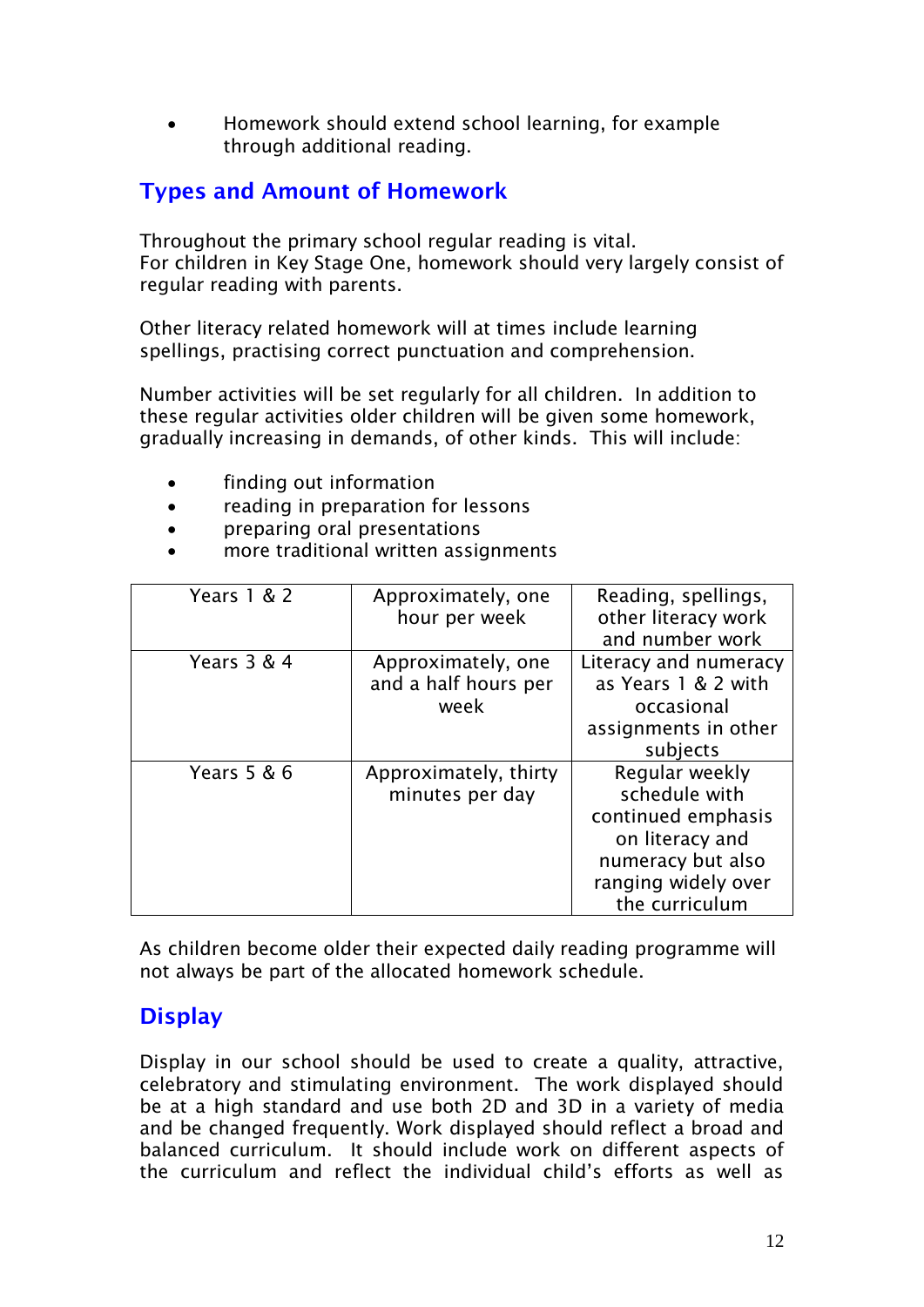ability. Ideally, Maths and Science displays should stimulate discussion and be accompanied by children's questions and answers.

Work should be mounted and have a border and title. Whilst work stapled to the walls should be of the highest standard, more spontaneous work can be displayed on strings.

Children's work should not be displayed on windows, indeed windows should be kept clear. Staff are also asked not to use sticky tape on paintwork.

## **Rules and Routines**

Routines and rules in the classroom contribute to a healthy learning environment. To be effective they should be:

- agreed by the children and clearly understood
- fair and consistent
- realistic and positive
- kept to a minimum but enforced
- daily activities with which the children are familiar

In addition, the mission statement should also be clearly displayed.

# **Physical Organisation**

### **Furniture**

Considerable investment has been made in the past year to update each classroom as we feel our children deserve quality equipment and furniture.

Tables should be arranged for

- ease of working
- flexibility
- provision of quiet corners
- large working surfaces

Chairs should normally

- be sufficient in number for the activities in the classroom
- leave enough room for children to move around the room

Storage units arranged to

- support different areas of the curriculum
- support a project or activity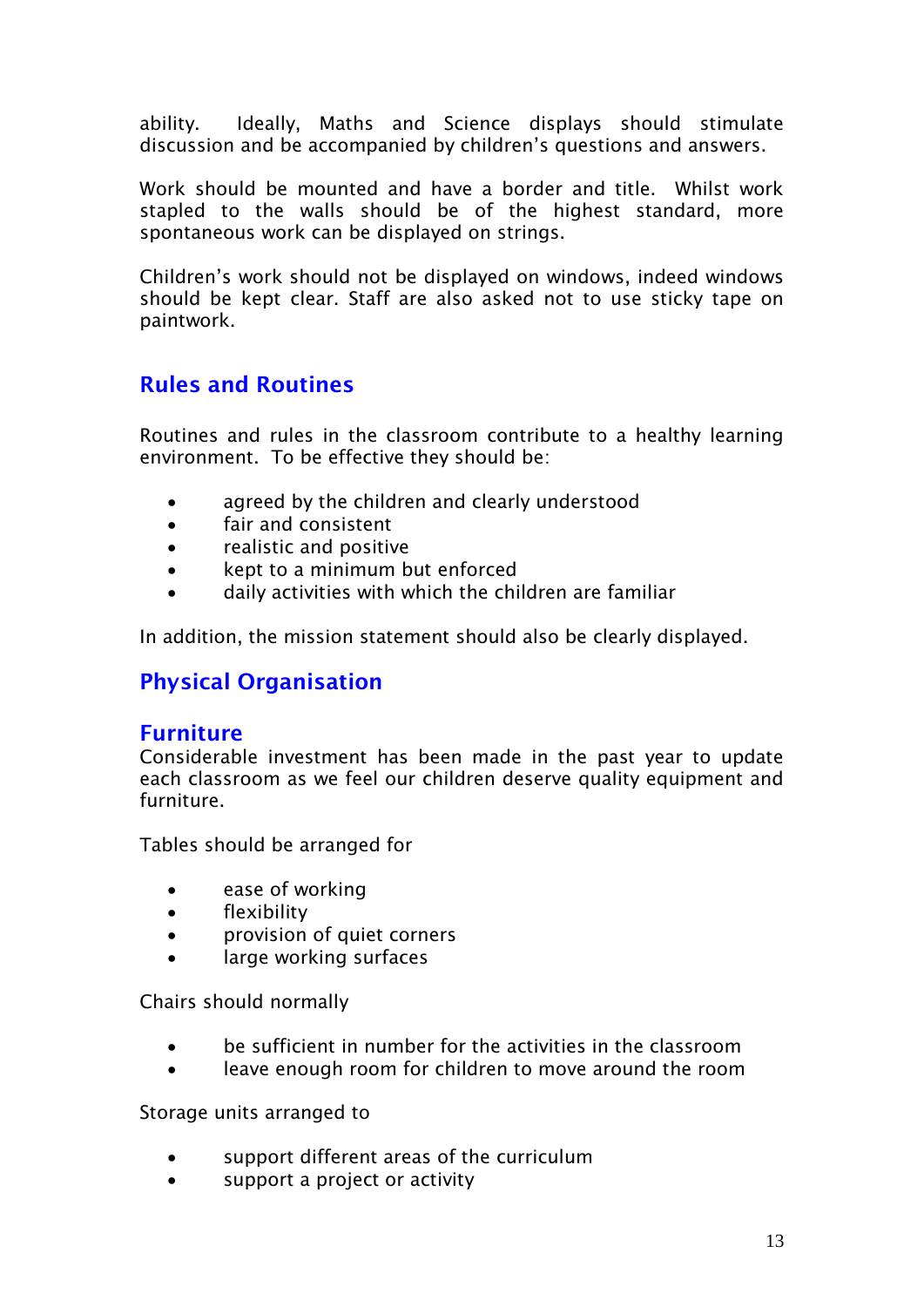- give character to a room
- house children's personal belongings

### **Resources**

Materials in all areas should be well organised, be of good quality, be clean, tidy, attractive, and well labelled. As far as possible, materials should be easily accessible. Stocks should be checked and replenished regularly.

Children should be taught and shown by example that resources are finite and that we all have a duty to care for equipment and not misuse, damage or waste it. Books and other equipment represent a considerable investment of money. Relevant textbooks should be available in each classroom. Each classroom has ICT equipment which may at times need repairing. It is the responsibility of the teacher to report any damage so that equipment can be back in use as quickly as possible. There is a yellow form (Weekly Log) in which equipment for repair can be logged so that it can be dealt with as quickly as possible. Please do not take equipment from another classroom. All connected with St Mary's are expected to show respect for the classrooms and other working spaces by keeping them tidy and well ordered. 'A place for everything and everything in its place'.

### **Art and Craft Area**

In each classroom or just outside in a shared area, there is a designated 'wet area'. This area has linoleum on the floor and a sink.

This area should have:

- flat surfaces large enough for the activity
- storage for completed work
- utensils placed in suitable containers
- water containers
- round ended, left and right-handed and speciality scissors
- a variety of paints
- sponges, combs etc to give a variety of paint effects
- chalk, charcoal and crayons
- alue
- collage material
- speciality paper
- modelling materials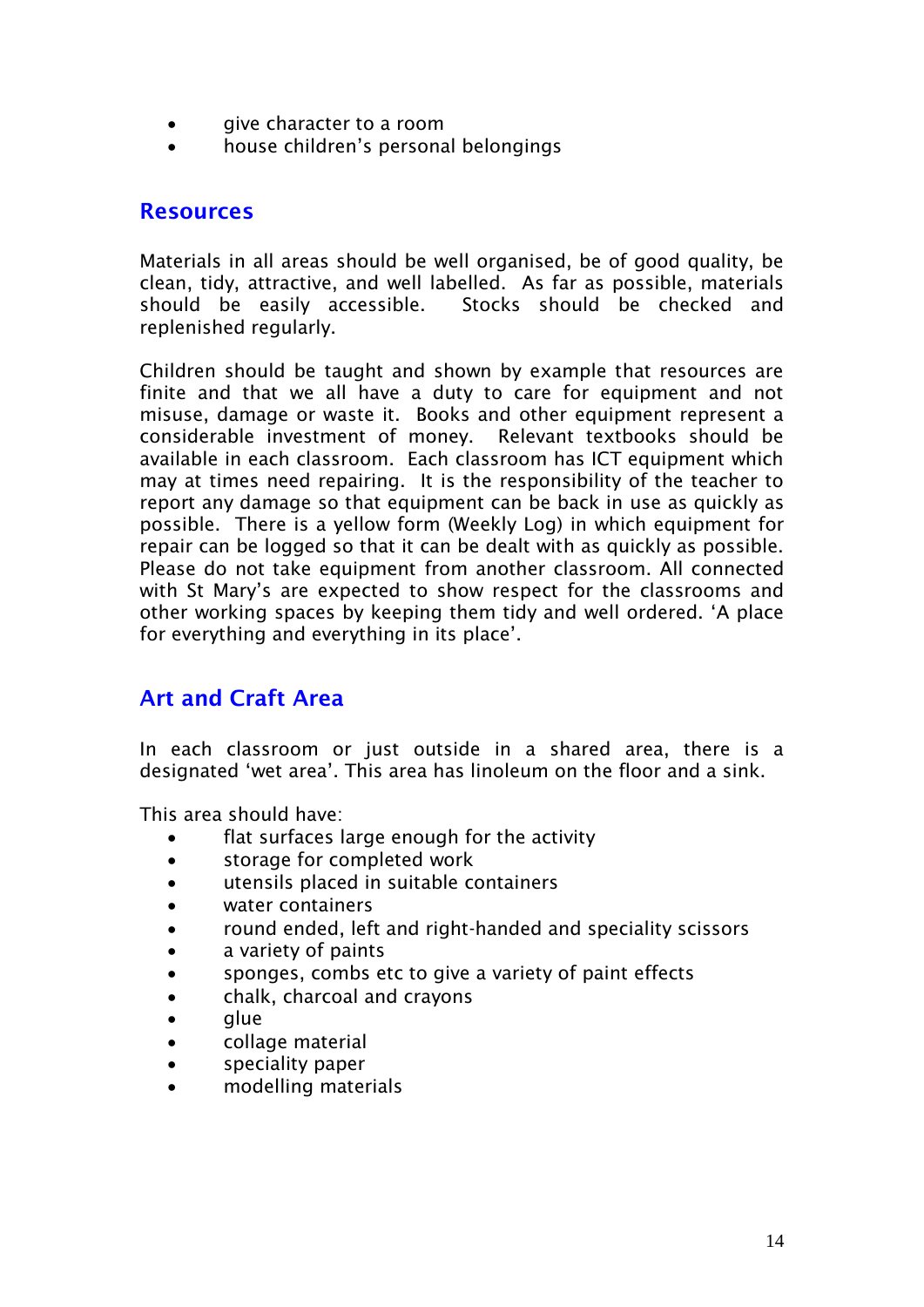# **Book, Language and Information Technology Area**

This area should be

- attractive, comfortable and inviting
- well lit and not used as a thoroughfare

It should also have

- a multimedia computer
- sufficient shelving and level surfaces to display books and children's work
- books which reflect diversity of culture and gender
- cassette player and headphones

This area should be tidied daily and variety provided by regularly changing the display. The computer should always be switched off at the end of the day.

# **Role Play Area**

It is excellent practise to have an area for role play area and is encouraged throughout the school.

This area should be:

- adaptable
- **•** imaginative
- attractive and inviting
- carpeted
- well lit
- not used as a thoroughfare
- safe
- positioned were speaking and listening can be maximised

It should have

- furniture which can be adapted for a variety of uses
- facilities for writing
- facilities for number work
- a clear notice of its current use

All areas should be tidied daily. Adults and children should show respect for all shared areas by leaving them as they would wish to find them.